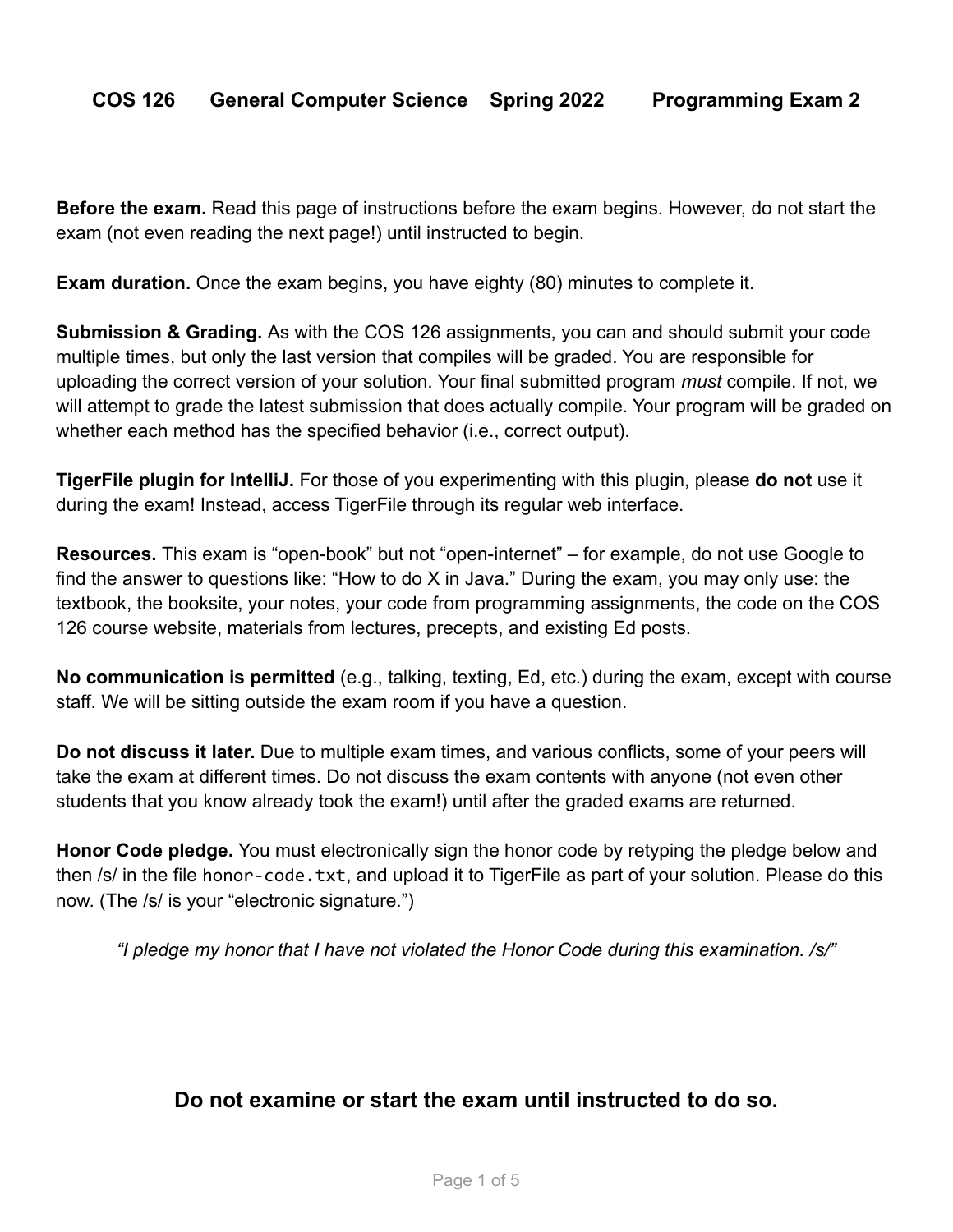**Problem.** Develop a Java program that predicts people's movie preferences based on the ratings from other people with similar preferences. Much of the exam will be spent working on this Java class that keeps track of a person's preferences:

```
public class Preferences {
    // Constructor. Preferences for a person with this name.
    public Preferences(String name)
    // Return the person's name.
    public String getName()
    // Insert this person's rating for a particular movie.
    public void addRating(String movie, int rating)
    // Has this person rated this movie?
    public boolean hasRating(String movie)
    // If this person has rated this movie, return the rating.
    // Otherwise, throw a custom runtime exception.
    public int getRating(String movie)
    // Return a character symbol indicating a given movie rating:
    // plus sign ('+') for +1 or lowercase 'x' for -1.
    public static char ratingSymbol(int rating)
    // Return a string containing all movie ratings from this person.
    // See exam for details.
    public String toString()
    // Return similarity between this person's ratings and those of another person.
    // Defined as: only considering movies that both people rated,
    // the number of movies where they agree minus the number where they disagree.
    // Assume ratings are either +1 or -1.
    public int similarity(Preferences other)
    // You can use the main method to test your functions above.
    public static void main(String[] args)
}
```
To get started, you are given a file **Preferences.java** that contains this public API for this class – do not change this API. You may add your own **private** helper functions, but it is not needed in order to complete the exam.

First, implement the **constructor**. It should initialize two private instance variables – one that stores the person's name, and a second that keeps track of the person's preferences. The second variable should hold a symbol table (ST) that maps from a string (a movie title) to an integer (this person's rating for the movie). Throughout the exam, ratings are represented by integers – assume they are either +1 (the person liked the movie) or –1 ( they did not like it). Also, you may assume that movie titles all have spaces replaced by the underscore character, like this: "The\_Graduate".

Implement the remaining methods in order – **getName**, **addRating**, **hasRating**, **getRating**, etc. – testing them as you go using the main method. (Hint: the methods that deal with ratings should be able to utilize the symbol table to do most of *the work*.) Each method has a comment describing what it should do (shown above, and also in the source file) and there are some additional details for a few of these methods in the following paragraphs – so scan over the next page before starting. The provided **main** method already has some useful tests for all the methods, and you are welcome to modify it as you like. For this exam, unless otherwise noted, you may also assume that all inputs are valid, including function arguments and standard input, and raters only rate a movie once.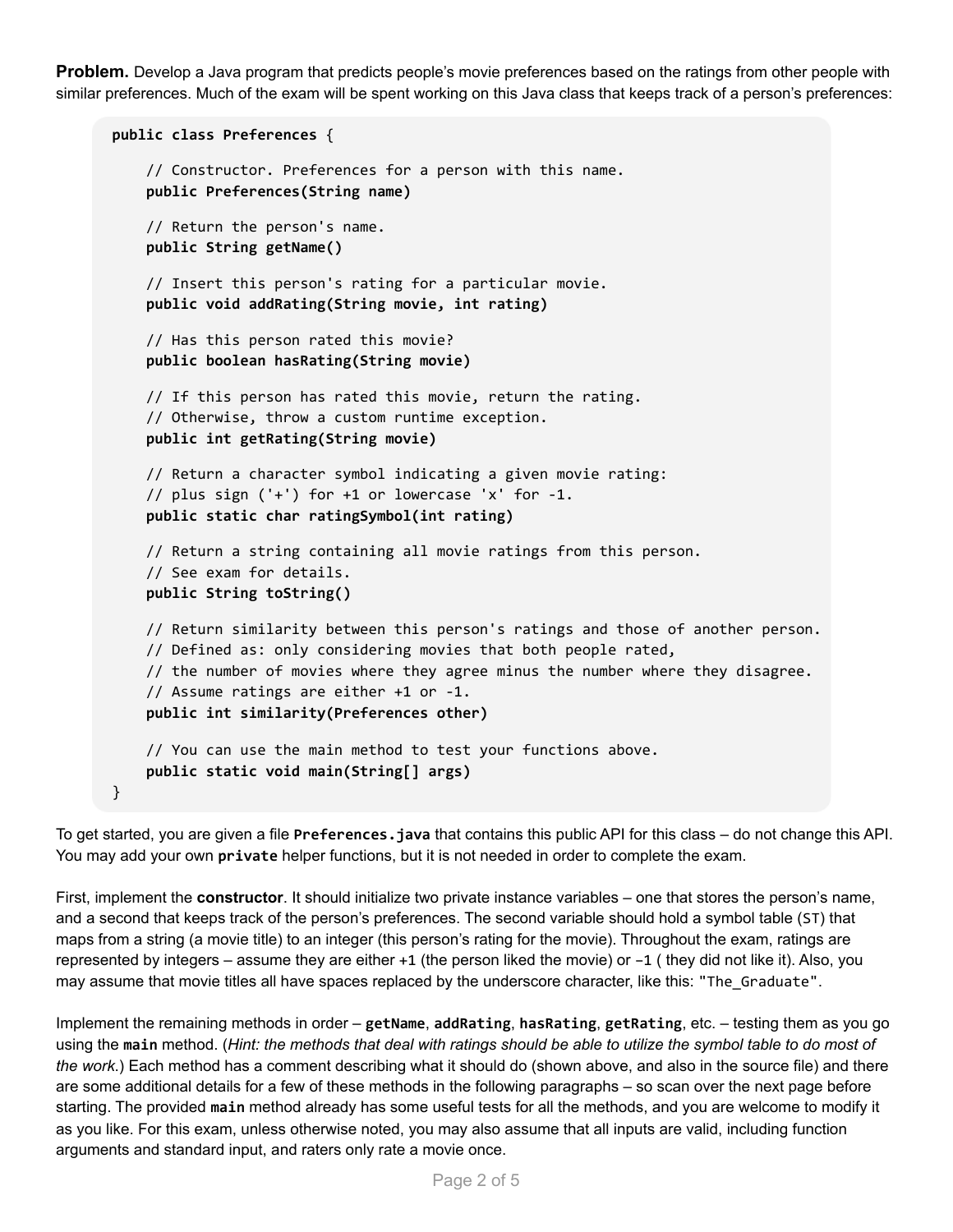## **More Notes on Preferences.java**

The **getRating** method should return a movie rating if the person has rated that title. Otherwise, it should throw a custom runtime exception, formatted just like this for Bobby and The\_Graduate: "Bobby did not rate The\_Graduate"

The **toString** method should return a string containing the person's name, followed by a colon on one line. *(Hint: to add a newline at the end of the line add "\n".)* Next, it should add the list of movies rated by the person (one per line, with newlines at the end, even on the last line.) They should be in alphabetical order – note that the ST iterator automatically loops over keys in alphabetical order. Each title should be preceded by the symbol indicating that person's rating of that movie, like below, output by the method **ratingSymbol**. You may use String or StringBuilder for this task.

- Alice:
- + Casablanca
- x Star\_Wars
- + The\_Graduate

The **similarity** method returns an integer indicating how similar another person's preferences are to this person's. If the number is positive it means that they are similar, and if it is a high positive number it means *very* similar. Likewise, if it is negative then they have dissimilar preferences. It is computed as the number of the movies where their ratings are the same minus the number of the movies where their ratings differ (only considering movies that they have both rated).

Once you have all the functions implemented, you can test them all together **main** method provided in the supplied file **Preferences.java**, by compiling and running it as follows:

```
% javac-introcs Preferences.java
% java-introcs Preferences
Alice, before adding ratings:
Alice:
Alice, after adding ratings:
Alice:
+ Casablanca
x Star_Wars
+ The_Graduate
Bobby, after adding ratings:
Bobby:
+ Casablanca
x Star_Wars
Alice-Bob similarity: 2
This next function should throw an exception:
Exception in thread "main" java.lang.RuntimeException: Bobby did not rate The_Graduate
      at Preferences.getRating(Preferences.java:34)
      at Preferences.main(Preferences.java:99)
```
The commands and output that are shown in the gray box above, as well as those in all the other gray boxes in this exam, are also available in the file **example-command-output.txt** in your project folder (for easy examination and cut-and-paste).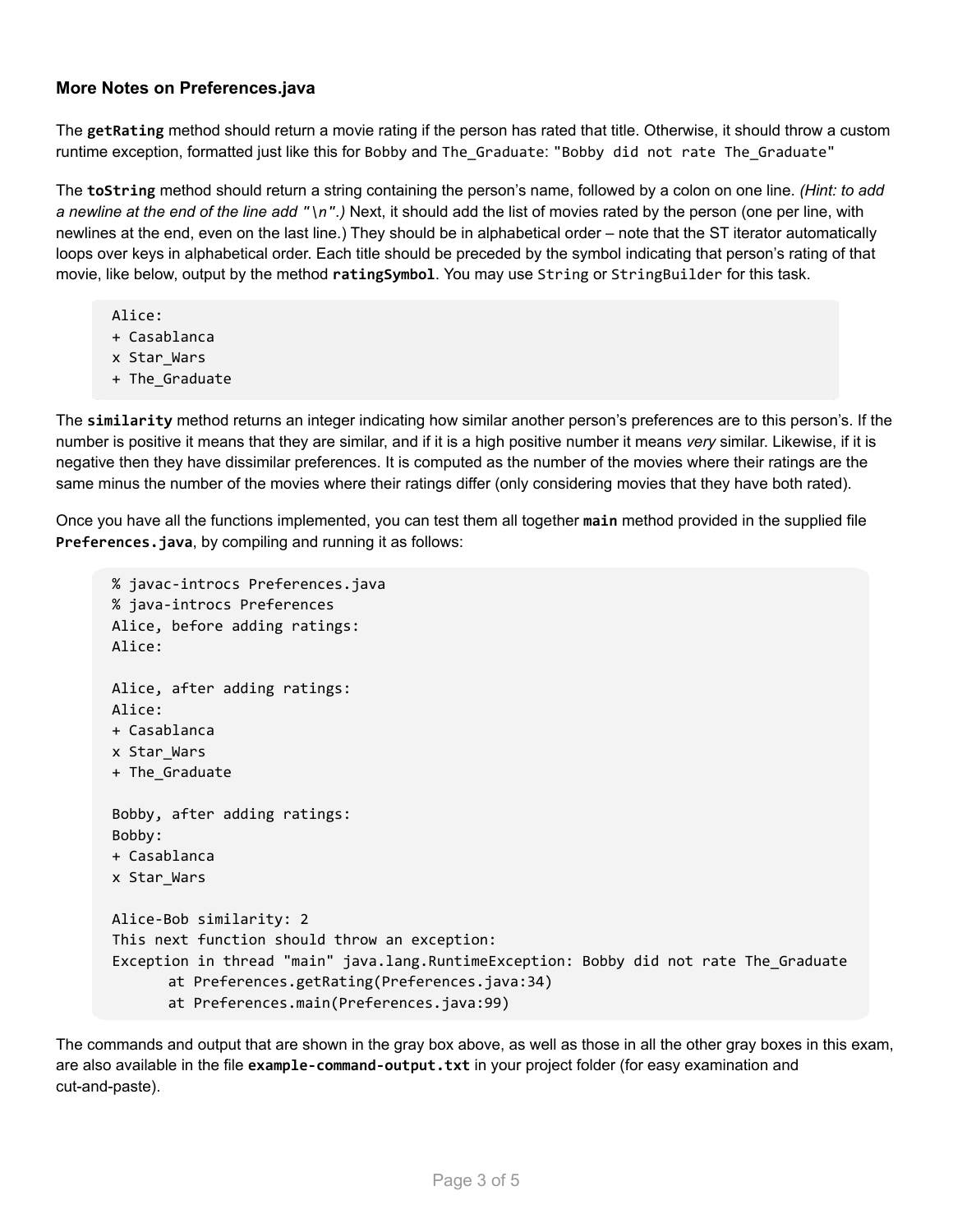## **MovieMatcher.java**

The next phase is to complete some missing methods in **MovieMatcher.java**. The primary purpose of this class is to read the preferences of a group of people from StdIn and make movie recommendations to people, based on other people's preferences. The program reads the first command-line argument (SIMILAR, PREDICT, or RECOMMEND) and calls an appropriate test function based on that string.

First, implement **getPersonPreferences**, which gets as an argument the name of a person and returns their preferences (assume they exist). It does so by looking up their name in the symbol table (ST) people, which has already been populated by the provided method addRatingsFromStdIn (by reading people's preferences from StdIn).

Next implement the method **mostSimilar**, which returns the name of the person whose preferences are most similar to a given person. You may assume that there are at least two people. For example, if there are only two people's preferences read from StdIn – named Alice and Bob – and the argument is "Alice", this method would return "Bob". On the other hand, if there are more than two people, this method would return the person whose preferences are most similar to those of Alice. Note that this method should call the **similarity** method you already implemented to determine how similar two people are. (Hint: you may wish to use the constant Integer. MIN VALUE, which is the lowest possible integer.) In case of a tie (two equally similar other people) choose the earlier one in alphabetical order. Here are example outputs:

% javac-introcs MovieMatcher.java % java-introcs MovieMatcher SIMILAR Angel < ratings.txt Most similar to Angel is: Genie % java-introcs MovieMatcher SIMILAR Briar < ratings.txt Most similar to Briar is: Genie % java-introcs MovieMatcher SIMILAR Casey < ratings.txt Most similar to Casey is: India

Congratulations if you made it this far! These next two functions are a bit more difficult, to provide an extra challenge for those with sufficient time. These functions account for a small portion (<10%) of your exam, so *only attempt them if you are confident in your previous steps.*

Next implement the method **predict**, which returns a numerical prediction of how a person would rate a movie. Return a positive integer if they are likely to like the movie (or negative if they are expected to dislike it), whose magnitude reflects confidence. This prediction *pim* for <sup>a</sup> person *i* liking movie *m* is computed as <sup>a</sup> sum over the ratings (*rjm*) of all *other* people  $j$  who rated this movie, weighted by the similarity of  $i$  and  $j$  ( $\overline{s_{ij}}$ ):

When the other person is similar (positive  $s_{ij}$ ), their rating increases the sum, weighted by *how* similar they are. Likewise, if they are dissimilar (negative  $s_{ij}$ ) their rating will reduce the sum. For example, suppose that there are only three people, Angel, Briar, and Casey. And suppose the similarity between Angel and Briar is +3 and the similarity between Angel and Casey is -2. And suppose Briar liked the movie Casablanca (rating +1), and Casey did not like it (rating -1), and we want to predict if Angel would like the movie. We would use the formula:  $p = (+1 \times +3) + (-1 \times -2) = +5$ . Since  $p > 0$ we think Angel would like the movie Casablanca. Here are some example outputs:

```
% javac-introcs MovieMatcher.java
% java-introcs MovieMatcher PREDICT Angel Amadeus < ratings.txt
Prediction for Angel and Amadeus: 54
% java-introcs MovieMatcher PREDICT Angel Ben-Hur < ratings.txt
Prediction for Angel and Ben-Hur: -28
% java-introcs MovieMatcher PREDICT Casey Ben-Hur < ratings.txt
Prediction for Casey and Ben-Hur: -19
% java-introcs MovieMatcher PREDICT Casey Casablanca < ratings.txt
Prediction for Casey and Casablanca: 135
```